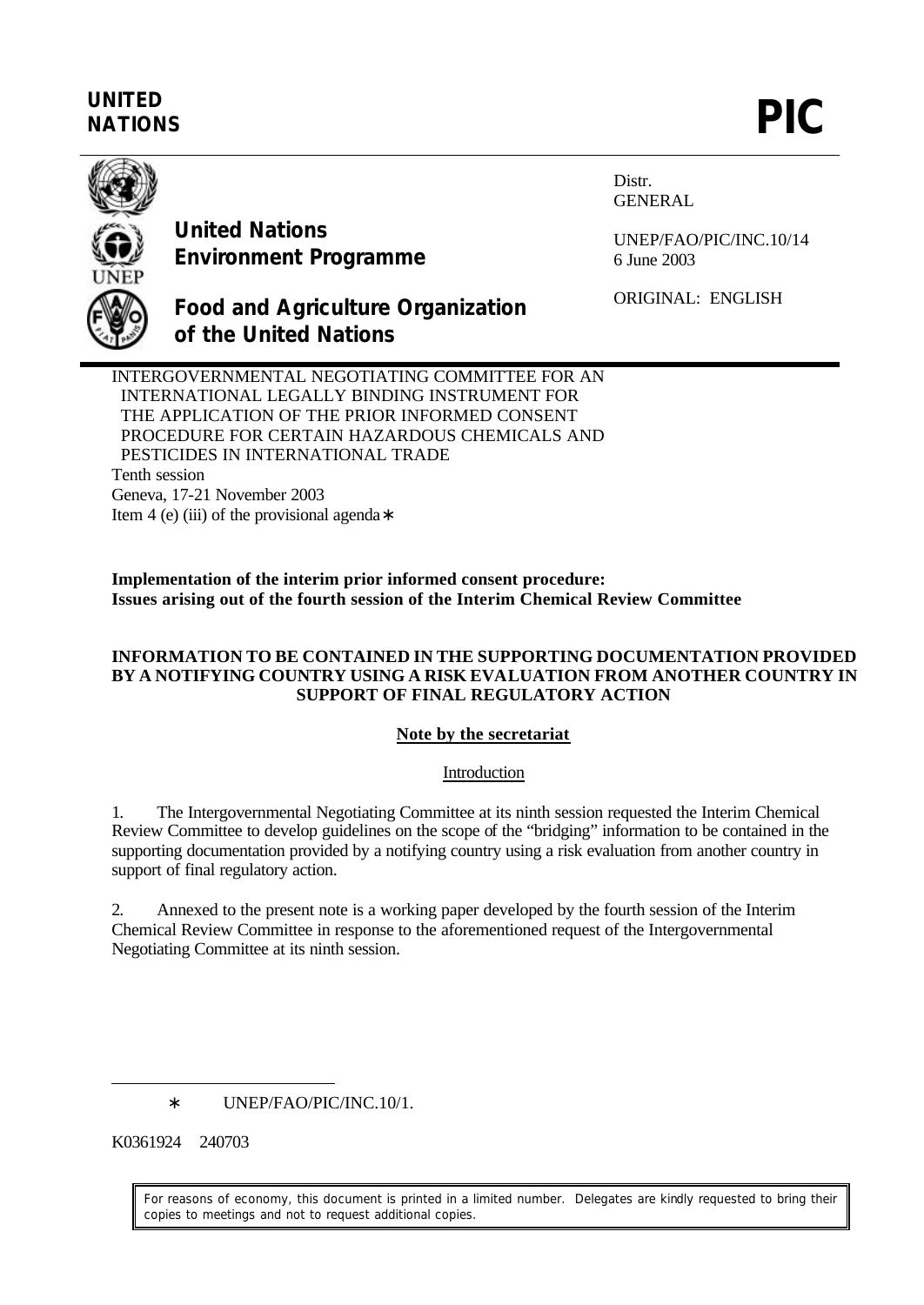### A. Background

3. At the third session of the Interim Chemical Review Committee, in considering a notification of final regulatory action from a country that had taken as its risk evaluation that submitted by the European Community, the issue arose of whether that risk evaluation met the criterion stipulated in subparagraph (b) (iii) of Annex II, on "prevailing conditions". The Committee agreed that the Intergovernmental Negotiating Committee should be asked to provide guidance on how to determine when countries should provide their own risk evaluations for their own prevailing conditions and, conversely, under what conditions the Committee was allowed to accept information from neighbouring and other countries that had identical or similar conditions in relation to the use of pesticides.

4. In its consideration of the issue, the Intergovernmental Negotiating Committee at its ninth session recognized the right of any country to take domestic regulatory action regarding use of chemicals and recalled that such action must be notified under the terms of the Convention.

5. It noted also that, in the absence of documentation detailing how the risk evaluation from another country related to conditions prevalent in the notifying country, such regulatory action would not be considered as meeting the criteria of Annex II of the Convention.

6. At its ninth session, the Intergovernmental Negotiating Committee stressed that, when hazard or risk evaluation information from another country was used, supporting documentation would be expected to demonstrate that conditions in that other country were similar and comparable to those in the notifying country. The supporting documentation could include "bridging" information on, among other things, a comparison of uses, conditions of use, physical and climatic conditions and risk-reduction measures. The level of detail of that information should be sufficient to enable the Interim Chemical Review Committee to judge whether conditions were indeed comparable. Also, the sufficiency and acceptability of the information must be determined by the Interim Chemical Review Committee on a case-by-case basis.

7. The Intergovernmental Negotiating Committee requested the Interim Chemical Review Committee to develop guidelines for review at its tenth session on the scope of "bridging" information to be contained in the supporting documentation provided by the notifying country.

8. At its fourth session, the Interim Chemical Review Committee had before it a note by the Secretariat (UNEP/FAO/PIC/ICRC.4/8) on the issue which set out points to consider and possible elements that might be included in the requested guidelines. Representatives noted that the bridging information must be detailed and science-based, setting out the national conditions of use and describing precisely what was being compared and how. One representative cautioned that the requirements for bridging information should not be more demanding than those for the submission of a normal notification. It was stressed that, where a country opted to use a risk evaluation from another country and supply bridging information, its notification of final regulatory action would be examined by the Committee on a case-by-case basis.

9. At its fourth session, Interim Chemical Review Committee approved the working paper, as orally amended, for transmission to the Intergovernmental Negotiating Committee at its tenth session, with the understanding that the paper would be updated in the light of actual experience in its use.

## B. Possible action by the intergovernmental negotiating committee

10. The Intergovernmental Negotiating Committee is invited to take note of the working paper reproduced in annex to the present note.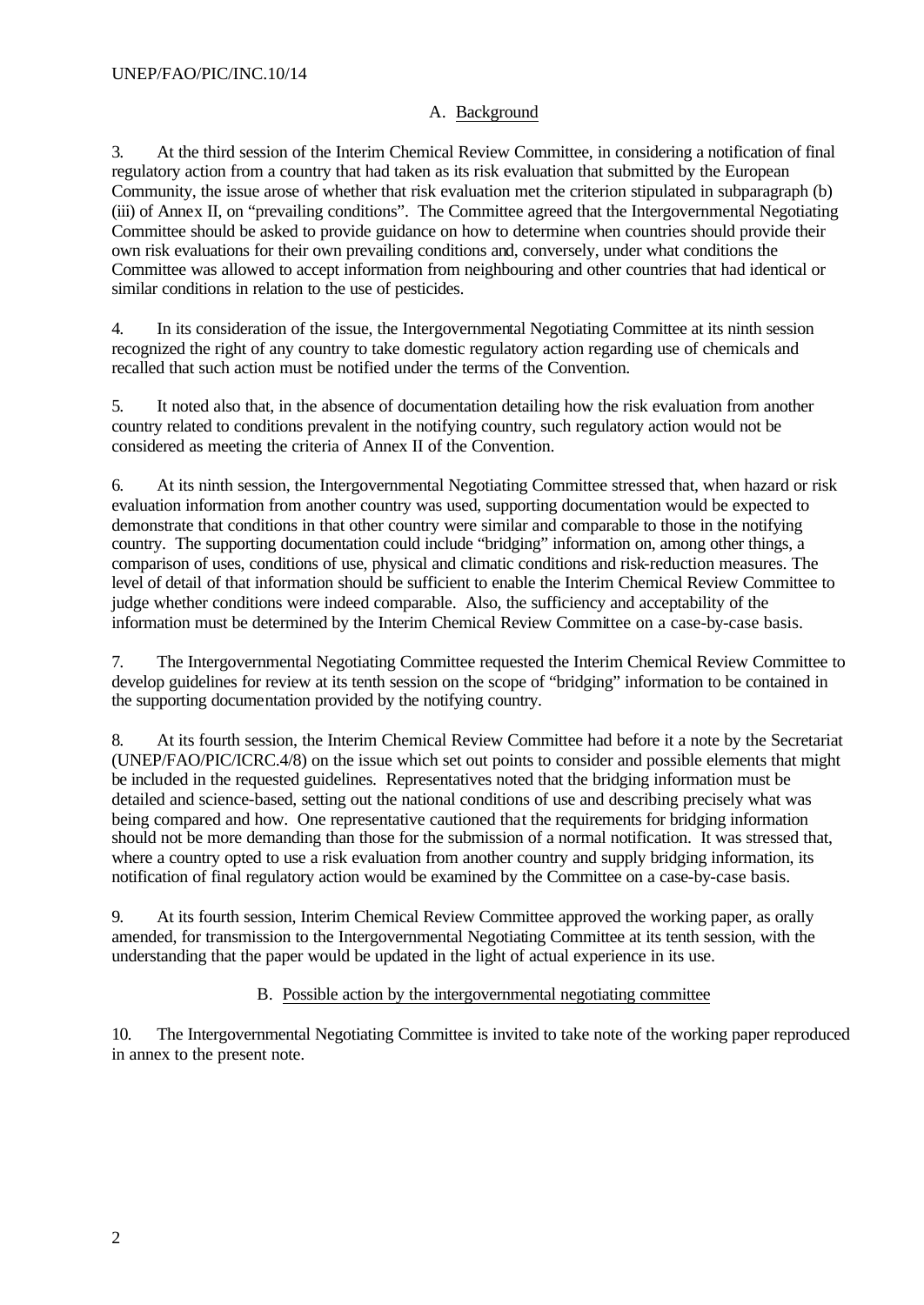#### Annex

#### Introduction

1. Risk or hazard evaluations completed in one country may be used by another country in support of its notification of final regulatory action submitted in accordance with Article 5 of the Rotterdam Convention. This document provides guidance on the sort of information that will need to be considered by the Interim Chemical Review Committee in determining that the conditions in the country which completed the original risk evaluation are similar to and compatible with those in the notifying country. For those countries whose national regulatory programmes require the use of risk evaluations but which lack the capacity and resources to perform such evaluations, these guidelines may also be of interest.

2. It is important to note that when a Party submits a notification of final regulatory action, the risk evaluation and the "bridging" information must be sufficient to fulfil the criteria in Annex II for this notification to be a trigger for further consideration under the Convention.

3. The use of these guidelines is intended to be voluntary. They should be interpreted flexibly.

4. The Interim Chemical Review Committee will consider such bridging information on a case-by-case basis. In reviewing the information, the Committee will apply the following principles:

- (a) Exposure is a key element;
- (b) The information should be science-based, on the best available knowledge;

(c) The information should also be sufficiently detailed to enable the Interim Chemical Review Committee to make an assessment.

5. The following elements, if relevant for the final regulatory decision, should be considered in comparing the exposure scenario in the country that completed the original risk evaluation to the conditions prevailing in the notifying country that has used that risk evaluation in support of its notification of final regulatory action. They address both human health and environmental exposure.

### A. Pesticides

- 6. Information to facilitate a comparison of human exposure could include:
	- (a) The form in which the chemical was used in both countries;
		- (i) Formulation type:
			- Liquid, powdered, granular and so on
			- Concentration of active ingredient(s)
		- (ii) Contaminants
	- (b) How the chemical is used in both countries:
		- (i) Use pattern:
			- Type of use (agricultural pesticide, non-agricultural pesticide, use as disinfectants, vector control, wood preservatives)
			- Rate, frequency and period of application
			- Method of application (spray, drip, dip)
			- Application equipment (back pack sprayer, air blast sprayer etc.)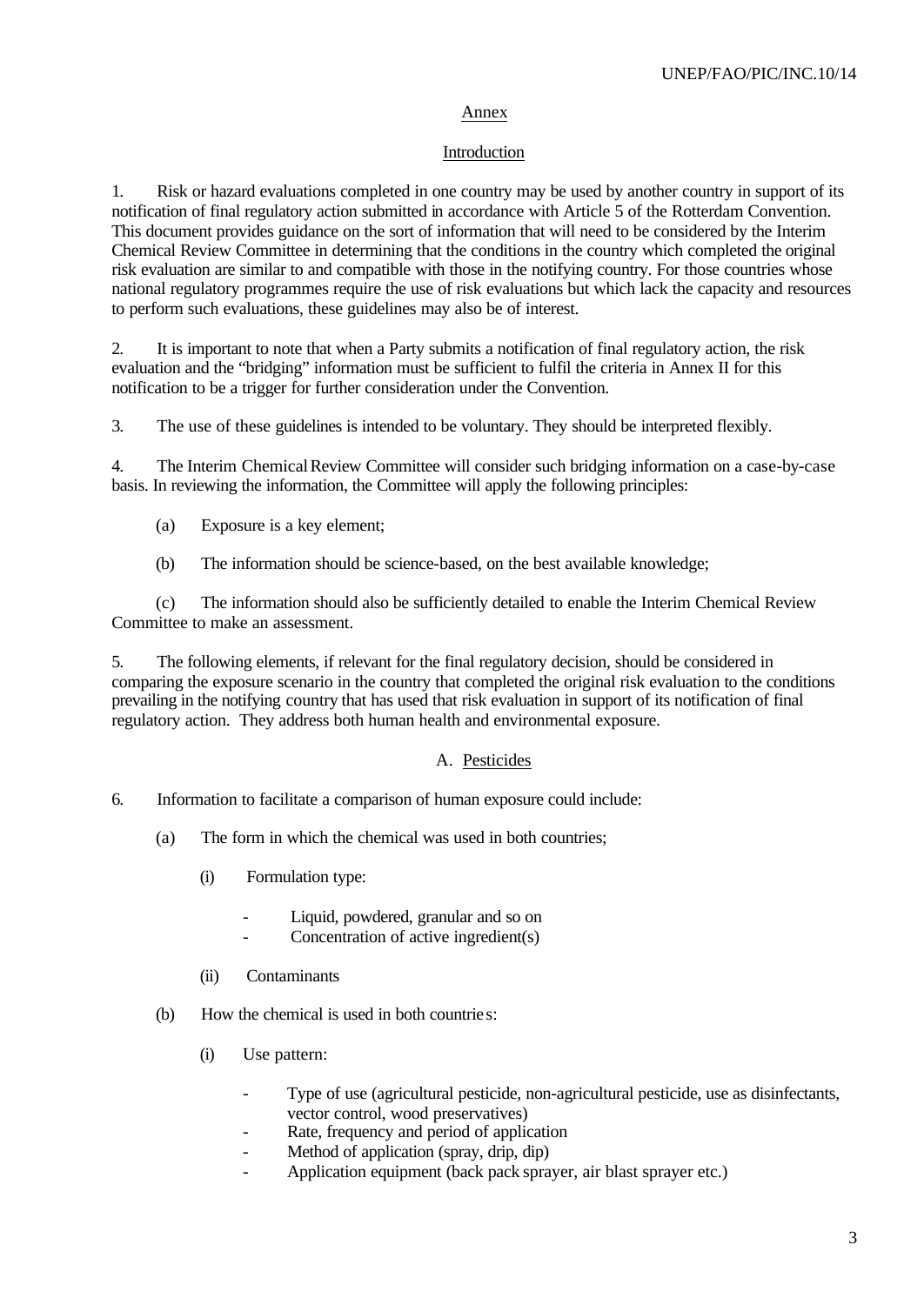#### UNEP/FAO/PIC/INC.10/14

- Greenhouse, field application, post-harvest, other
- Storage conditions
- (ii) If applied in the field: climatic conditions, comparability between the countries

(c) Risk mitigation measures in both countries - relevance of restrictions/precautions on use in the country that undertook the risk evaluation, such as:

- (i) Human health effects:
	- Requirement for protective clothing, whether it is typically available and/or feasible in the country reporting the regulatory action
	- Special application equipment, whether it is typically available and/or feasible in the country reporting the regulatory action
	- Occupational exposure limit.
- 7. Information to facilitate a comparison of environmental exposure:
	- (a) The form in which the chemical was used in both countries:
		- (i) Formulation type:
			- Liquid, powdered, granular, etc.
			- Concentration of active ingredient(s)
		- (ii) Contaminants
	- (b) How the chemical is used in both countries:
		- (i) Use pattern:
			- Rate and frequency of application
			- Method of application (spray, drip, dip, etc.)
			- Application equipment (back pack sprayer, air blast sprayer, etc.)
			- Greenhouse, field application, post-harvest, etc.
		- (ii) If applied in the field, environmental conditions such as climatic conditions, soil type and non-target organisms; comparability between the two countries

(c) Risk mitigation measures - relevance of restrictions/precautions on use in the country that undertook the risk evaluation, such as:

- (i) Effects on non-target organisms:
	- Buffer zones to protect sensitive areas such as water bodies or species habitats; whether such zones are enforceable in the notifying country
- (ii) Other environmental effects.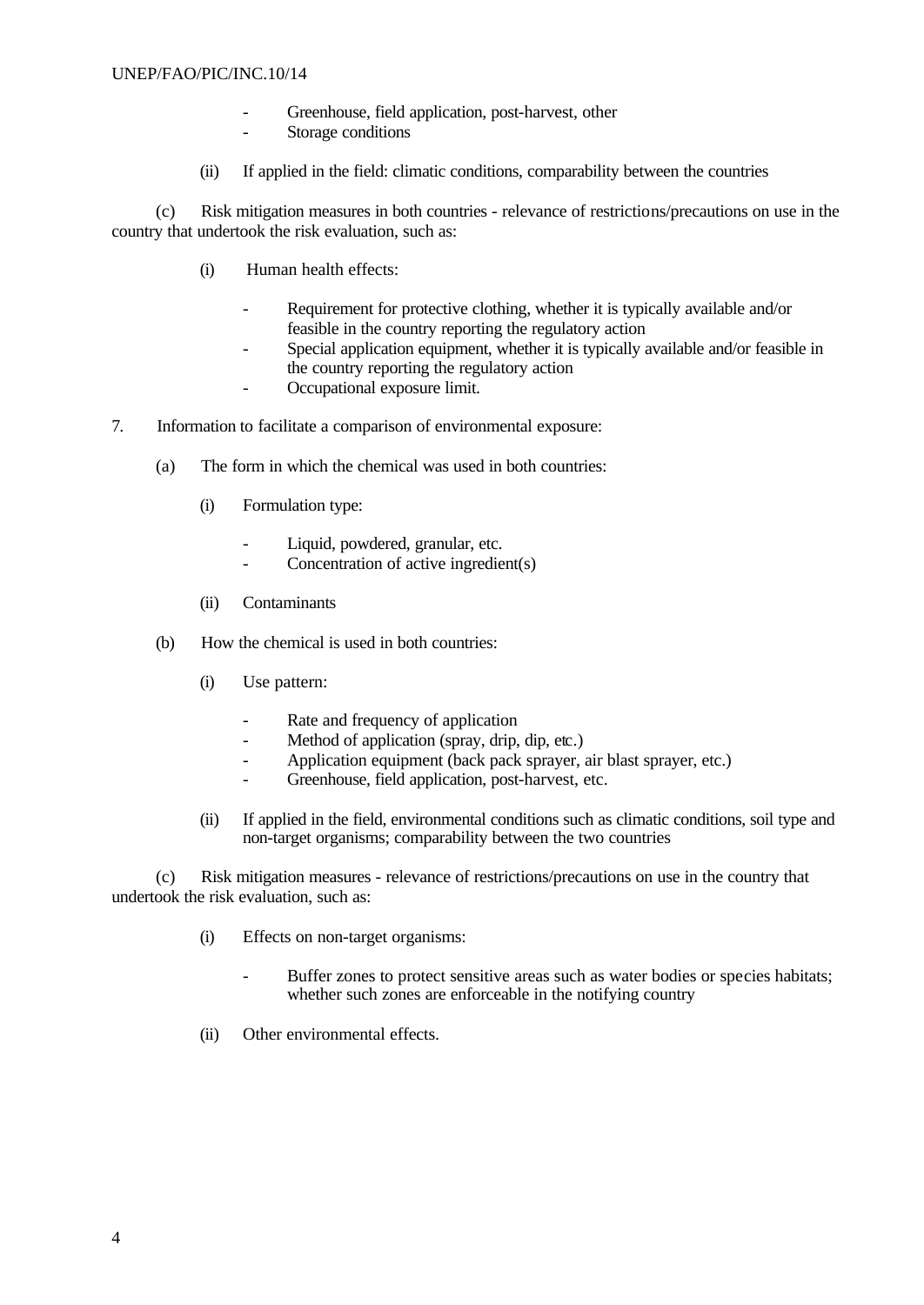#### B. Industrial chemicals

- 8. Information to facilitate a comparison of human exposure could include information on:
	- **Workers**
	- General population
	- End users
	- **Others**
- 9. Information to facilitate a comparison of environmental exposure:
	- Soil, air, water
	- Habitat
	- Wildlife.

10. Description of the sequence(s) of events leading to exposure:

(a) Production process: e.g., where releases to air during production or processing of the chemical leads to general population exposure;

(b) Patterns of storage and distribution (if relevant);

(c) Patterns of use (if relevant): e.g., where the product is used on fabric, consumers are subjected to dermal exposure from clothing made from the treated fabric;

(d) Patterns of disposal (if relevant): e.g., disposal of chemical on land leads to ground water contamination.

11. Description of the key factors affecting the chain of events leading to exposure:

- (a) The form in which the chemical was used in both countries:
	- Formulation type (where appropriate)
	- Concentration of the chemical
	- Contaminants.
- (b) If release is associated with the production process, description of the production process:
	- (i) What are the key factors affecting release?
	- Open or closed
	- Waste water treatment (if relevant)
	- (ii) What options exist for controlling release or exposure?
	- Exposure limits
	- Protective equipment.

(c) If release is associated with storage and distribution, description of the storage and distribution process:

- (i) What are the key factors affecting release?
- (ii) What options exist for controlling release or exposure?